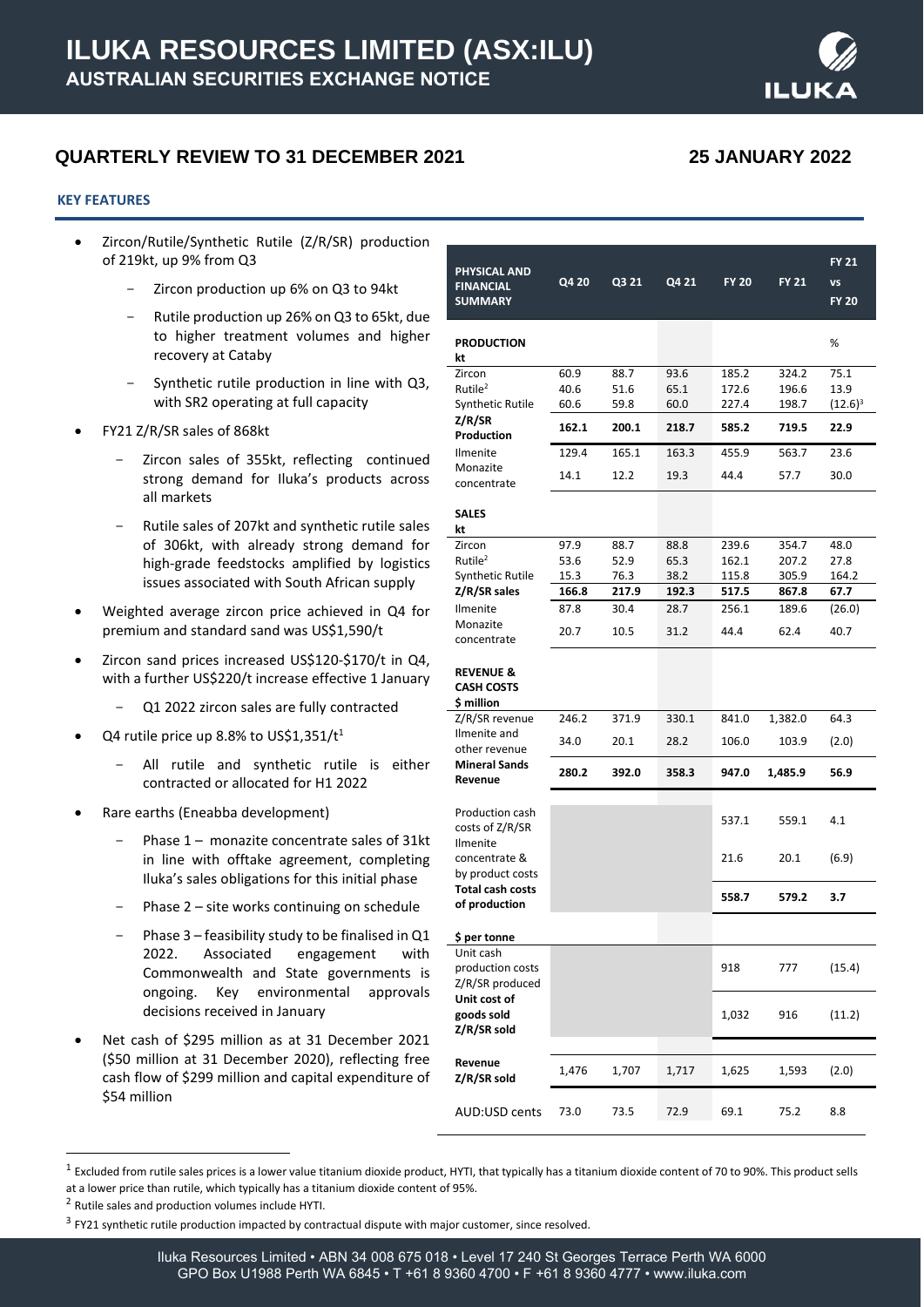### **Australian Operations**

Jacinth-Ambrosia in South Australia produced 64 thousand tonnes of heavy mineral concentrate (HMC), 10% lower than Q3 due to lower ore treatment volumes. Mining at the Jacinth North deposit will continue as planned before a move to Ambrosia in H2 2022.

COVID-19 interruptions impacted Jacinth-Ambrosia in late December, with 10 confirmed cases on site. All cases continue to make a full recovery. The mine was shut down temporarily, with the disruption having a limited impact on production before returning to full operational settings by the end of December.

In Western Australia, the Cataby operation produced 159 thousand tonnes of HMC, up 7% from 149 thousand tonnes in Q3. Higher HMC production was the result of a 13% increase in ore treatment rates and higher recovery.

The Narngulu mineral separation plant (MSP) continued to operate at full capacity and processed 179 thousand tonnes of HMC, up from 168 thousand tonnes in Q3. The plant processed both Cataby and Jacinth-Ambrosia material to produce a total of 90 thousand tonnes of zircon and 28 thousand tonnes of rutile.

Production of synthetic rutile at Capel was 60 thousand tonnes, with synthetic rutile kiln 2 (SR2) operating at full capacity.

Eneabba Phase 1 produced 19 thousand tonnes of monazite concentrate, in line with planned shipment requirements and the offtake agreement in place to underpin this initial and now complete phase of rare earths operations.

# **Sierra Leone Operations**

Mining at Sierra Rutile produced 86 thousand tonnes of HMC, compared to Q3 production of 77 thousand tonnes, with higher production the result of higher ore treatment volumes.

Rutile production of 37 thousand tonnes was up 2% compared to Q3, due to higher rutile recovery.

Previously announced adjustments to Sierra Rutile's fiscal regime (for Area 1) were ratified by the Parliament of Sierra Leone in December. As a result of this development and continued operational improvement, Sierra Rutile has withdrawn its notice to suspend operations.

| <b>MINERAL SANDS</b><br><b>PRODUCTION</b> | Q4 20 | Q3 21 | Q4 21 | <b>FY 20</b> | <b>FY 21</b> | <b>FY 21</b><br>VS<br><b>FY 20</b> |
|-------------------------------------------|-------|-------|-------|--------------|--------------|------------------------------------|
| <b>ZIRCON</b> <sup>4</sup>                | Kt    | kt    | kt    | kt           | kt           | %                                  |
| Jacinth-Ambrosia/<br>Mid west WA          | 34.6  | 77.6  | 62.7  | 114.9        | 271.2        | 136.0                              |
| Cataby/South west<br><b>WA</b>            | 14.8  | 11.1  | 26.8  | 58.8         | 48.9         | (16.8)                             |
| Sierra Leone                              | 6.6   |       | 4.1   | 6.6          | 4.1          | (37.9)                             |
| <b>Idle Operations</b><br>(US/AUS)        | 4.9   |       |       | 4.9          |              |                                    |
| <b>Total Zircon</b>                       | 60.9  | 88.7  | 93.6  | 185.2        | 324.2        | 75.1                               |
| <b>RUTILE</b>                             |       |       |       |              |              |                                    |
| Jacinth-Ambrosia/<br>Mid west WA          | 10.6  | 8.6   | 5.0   | 24.5         | 30.3         | 23.7                               |
| Cataby/South west<br><b>WA</b>            | 2.7   | 6.6   | 22.8  | 27.9         | 37.0         | 32.6                               |
| Sierra Leone                              | 27.3  | 36.4  | 37.3  | 120.2        | 129.3        | 7.6                                |
| <b>Total Rutile</b>                       | 40.6  | 51.6  | 65.1  | 172.6        | 196.6        | 13.9                               |
|                                           |       |       |       |              |              |                                    |
| <b>Synthetic Rutile</b><br>(WA)           | 60.6  | 59.8  | 60.0  | 227.4        | 198.7        | (12.6)                             |
|                                           |       |       |       |              |              |                                    |
| <b>TOTAL Z/R/SR</b>                       | 162.1 | 200.1 | 218.7 | 585.2        | 719.5        | 22.9                               |
| <b>ILMENITE</b>                           |       |       |       |              |              |                                    |
| Jacinth-Ambrosia/<br>Mid west WA          | 22.3  | 34.7  | 27.8  | 67.7         | 127.7        | 88.6                               |
| Cataby/South west<br><b>WA</b>            | 97.2  | 114.4 | 119.5 | 342.4        | 383.9        | 12.1                               |
| Sierra Leone                              | 9.9   | 16.0  | 16.0  | 45.8         | 52.1         | 13.8                               |
| <b>Total Ilmenite</b>                     | 129.4 | 165.1 | 163.3 | 455.9        | 563.7        | 23.6                               |
| <b>MONAZITE</b>                           |       |       |       |              |              |                                    |
| Jacinth Ambrosia/<br>Mid west WA          | 14.1  | 12.2  | 19.3  | 44.4         | 57.7         | 30.0                               |

4 Iluka's zircon production figures include volumes of zircon attributable to external processing arrangements.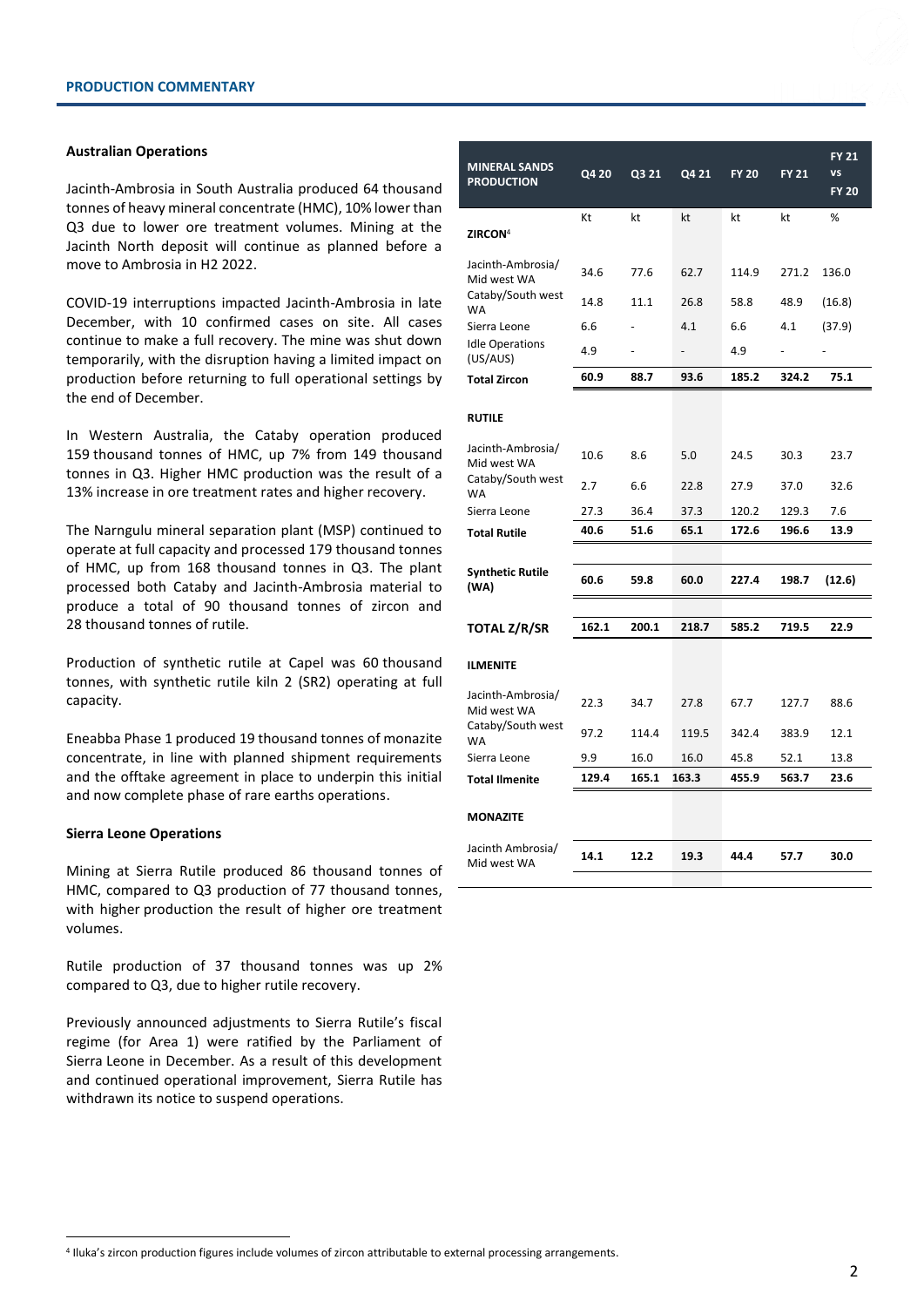#### **Zircon**

Strong demand for Iluka's zircon products continued in Q4, with sales of 89 thousand tonnes, including zircon-in-concentrate.

European tile production continued to outperform during the quarter despite an increase in energy and raw material costs (including the price of potential zircon substitutes).

In China, disruptions to tile production have become evident as power supply restrictions impact operational continuity across many industries. Raw material cost inflation, coupled with higher utility costs, is impacting tile manufacturers' profitability. Higher costs and the potential fallout from deleveraging in the domestic property market are weighing on business sentiment. While Q1 is typically a seasonally slower sales period due to Chinese New Year, demand for Iluka's zircon products in China remains strong.

The refractory and foundry sectors continued to drive robust demand for fused zirconia and demand for zirconium chemicals remains stable.

The company observed the continued uptake of large format tiles throughout the year, with 220 lines now installed in major production regions and a further 110 lines planned for installation in 2022. Large format tiles generally have a higher zircon loading of 400-1,050 g/m<sup>2</sup> compared with smaller formats (200-600 g/m<sup>2</sup>); a function of their aesthetics.

Iluka has increased pricing of zircon sand for Q1 2022 by US\$220 per tonne, effective from 1 January 2022. The company's Q1 2022 zircon sales are now fully contracted, reflecting ongoing supply-side tightness in this market.

# **Titanium Dioxide Feedstocks**

The robust pigment market has resulted in continued strong demand for Iluka's suite of high-grade feedstocks, with sales in Q4 of 104 thousand tonnes of rutile and synthetic rutile.

The pigment market remained strong throughout the quarter with demand continuing to outstrip supply, leading to inventory levels below seasonal norms. Typically demand slows during the northern hemisphere winter months, allowing producers to build inventory ahead of seasonally strong demand in Q2 and Q3. As a result of strong demand, pigment producers are opting to maintain high utilisation rates.

Pigment price increases announced for Q1 2022 indicate that prices are now at ten year highs, with increases of US\$150-280 per tonne being announced. Price increases vary by region, with European pigment pricing now at record levels as producers attempt to cover increased energy and raw material cost inflation.

Ongoing logistics issues due to port fires and other disruptions in South Africa continue to impact titanium feedstock supply, contributing to further supply-side tightness.

The welding market remains strong, with Iluka achieving record sales to this high-value market segment in 2021.

Iluka's H1 2022 synthetic rutile production is fully contracted and all of Iluka's H1 2022 rutile production is either allocated or contracted.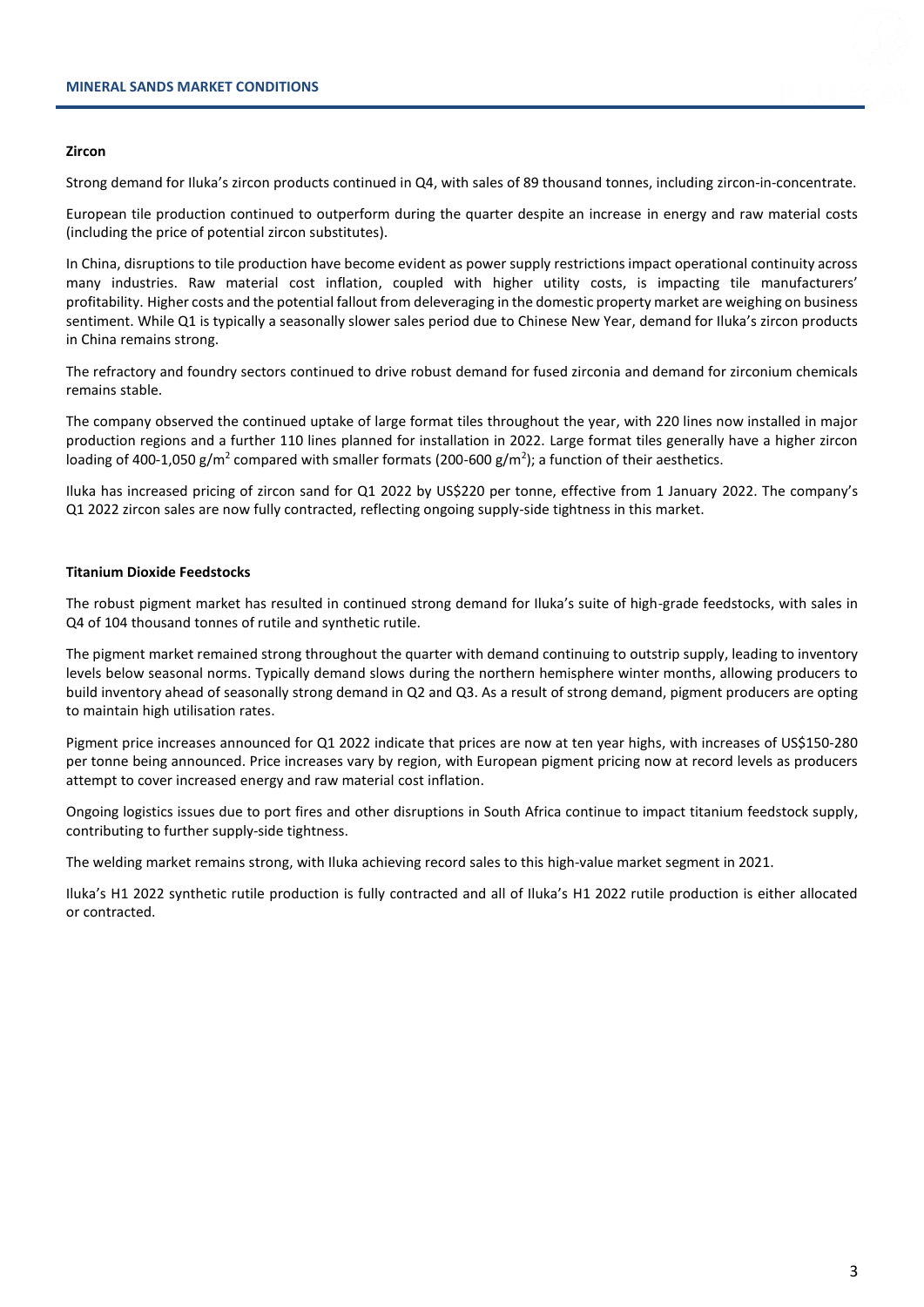Updates on selected projects for the December quarter are detailed below.

#### **Rare Earths — Eneabba, Western Australia**

The Eneabba project in Western Australia involves the reclaiming, processing and sale of a strategic stockpile rich in monazite (a mineral containing rare earth elements) and zircon. Eneabba is currently the highest grade rare earths operation globally.

Phase 1 of the project produced a mixed monazite-zircon concentrate, with the monazite fraction at approximately 20%. The final shipment of Phase 1 production was made in December, completing Iluka's sales obligations under the original offtake agreement.

Phase 2 of the project is in execute. Once commissioned, this will see the production of two separate concentrates: a dedicated monazite concentrate at approximately 90%, suitable as a direct feed to a downstream rare earths refinery; and a zircon-ilmenite concentrate, which will be processed into finished products (zircon and ilmenite). Owing to current pressures in the Western Australian economy, Iluka has observed cost escalation in the order of 25% on equipment and services. The expected impact of this cost escalation on Phase 2 capital expenditure is approximately \$6 million (total capital expenditure previously guided at \$35 million). All major equipment is now on site. Erection of the plant is well advanced and electrical trades have been mobilised. Despite supply chain challenges, completion remains on-track for H1 2022.

The feasibility study for Phase 3, a fully integrated rare earths refinery, is on track for finalisation in Q1 2022. Associated engagement with Commonwealth and State governments is ongoing. In January, Iluka received two key environmental approvals decisions for Phase 3 – the WA Environmental Protection Authority has determined the level of assessment for the project as 'Not Assessed'; and the Commonwealth Department of Agriculture, Water and the Environment has determined that the project is 'Not a Controlled Action'. These decisions reflect the careful design of Phase 3 for minimal environmental impact.



### **Balranald, New South Wales**

Balranald is a rutile-rich deposit in the northern Murray Basin, New South Wales. Owing to its relative depth, Iluka is assessing the potential to develop the deposit via a novel, internally developed, underground mining technology. The definitive feasibility study for Balranald, approved in August 2021, is tracking in accordance with the study execution plan. The company is encouraged by the commitment of its various study and technology partners to work with Iluka to commercialise this potentially ground-breaking technology.

# **Wimmera, Victoria**

The Wimmera project involves the mining and beneficiation of a fine grained heavy mineral sands ore body in the Victorian Murray Basin for the potential long term supply of zircon and rare earths. One characteristic shared by the fine grained mineral sands deposits located in Western Victoria (those held by Iluka and other project proponents) is higher levels of impurities in their zircon. Absent a processing solution to remove these impurities, the zircon is ineligible for sale into the ceramics market. Study work for Wimmera is focussed on validating Iluka's zircon processing solution and on progressing baseline environmental studies. Testing results on the processing solution continue to be pleasing. Equipment to pilot this solution on a larger scale was commissioned in Q4 2021. Purified zircon has been recovered, with favourable ceramic properties and low uranium and thorium. Test work to determine the ideal process conditions and scale up design criteria, which will ultimately inform economic feasibility, is underway and will continue in Q2 2022. The rare earth bearing minerals within the Wimmera deposit are very similar to the stockpiled minerals at Eneabba and could supplement feed to Iluka's potential downstream refining activities at Eneabba in future years.



#### **Synthetic Rutile Kiln 1 Restart, Western Australia**

SR1 is located at Capel, Western Australia, on the same site as SR2. SR1 was placed on care and maintenance in 2009. The restart of SR1 represents a low capital expenditure, low risk opportunity to produce an additional 110ktpa of synthetic rutile, in light of industry supply constraints. Iluka announced the execution of SR1's restart in August 2021. A project team has been established and has commenced delivery of the execution plan. All long lead items have been identified and ordered, recruitment of staff has commenced and site works are progressing in line with plan. Start-up remains on track for Q4 2022.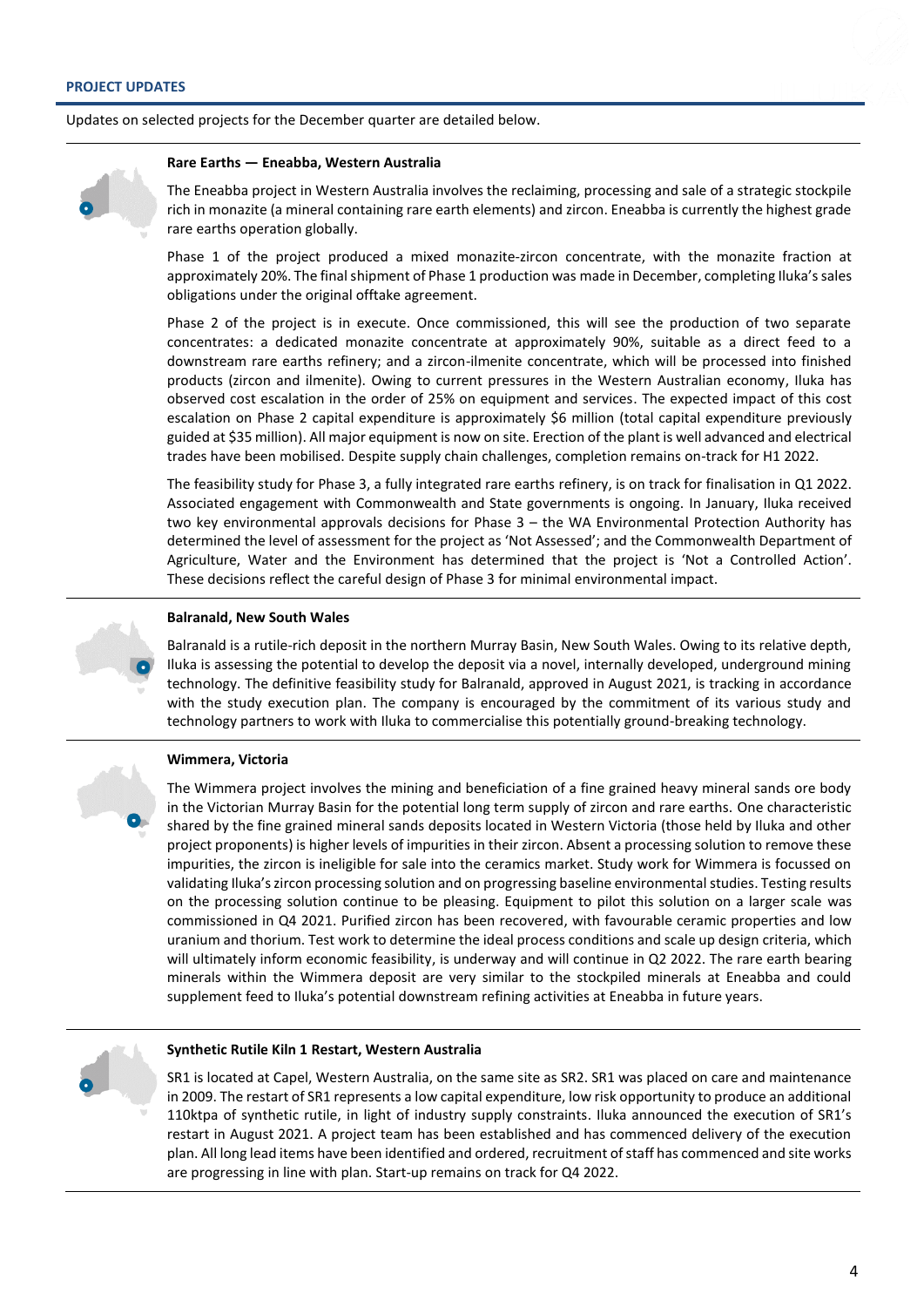# **Sembehun, Sierra Leone**

The Sembehun group of deposits is situated 20 to 30 kilometres north-west of the existing Sierra Rutile operations. Sembehun is one of the largest and highest quality known rutile deposits in the world. Iluka is focused on determining an approach which balances the risk and reward associated with the development of Sembehun. The company has continued the process to identify third parties willing to invest in the next phase of Sierra Rutile's growth. This process has been broadened to include consideration of a potential demerger. Iluka continues to progress work on a feasibility study for Sembehun.

For more detail on projects please referto Iluka's website [iluka.com/operations-resource-development/resource-development](http://www.iluka.com/operations-resource-development/resource-development)

#### **EXPLORATION**

Expenditure on exploration and evaluation in Q4 was \$1.8 million. Full year expenditure for 2021 was \$9.3 million, compared to full year expenditure of \$9.6 million in 2020.

Drilling continued on a regional prospect in central US. 23 holes were drilled for a total of 1,266 metres. Future activities will be determined following an evaluation of sample assay results, which is scheduled for Q1 2022.

Results from drilling completed in Q3 on the eastern seaboard of the US have been evaluated with planning for follow up drilling in H1 2022 underway.

COVID-19 related travel restrictions continued to impact the execution of planned exploration programmes in Australia. Notwithstanding these impacts, the drilling required to test two exploration targets in South Australia was completed, with a total of 938 metres drilled. Initial results from these programmes do not justify further exploration of these targets at this stage.

## **OTHER UPDATES**

#### **2021 Full Year Results**

Iluka is scheduled to release its 2021 Full Year Results on 24 February 2022.

A teleconference with management will be hosted on the day. Dial-in details for the conference call will be available on the events page of Iluka's website in due course.

<https://iluka.com/investors-media/events>

This document was approved and authorised for release to the market by Iluka's Managing Director.

**Investment market and media enquiries:** Luke Woodgate Group Manager, Investor Relations and Corporate Affairs Mobile: +61 (0) 477 749 942 Email[: investor.relations@iluka.com](mailto:investor.relations@iluka.com)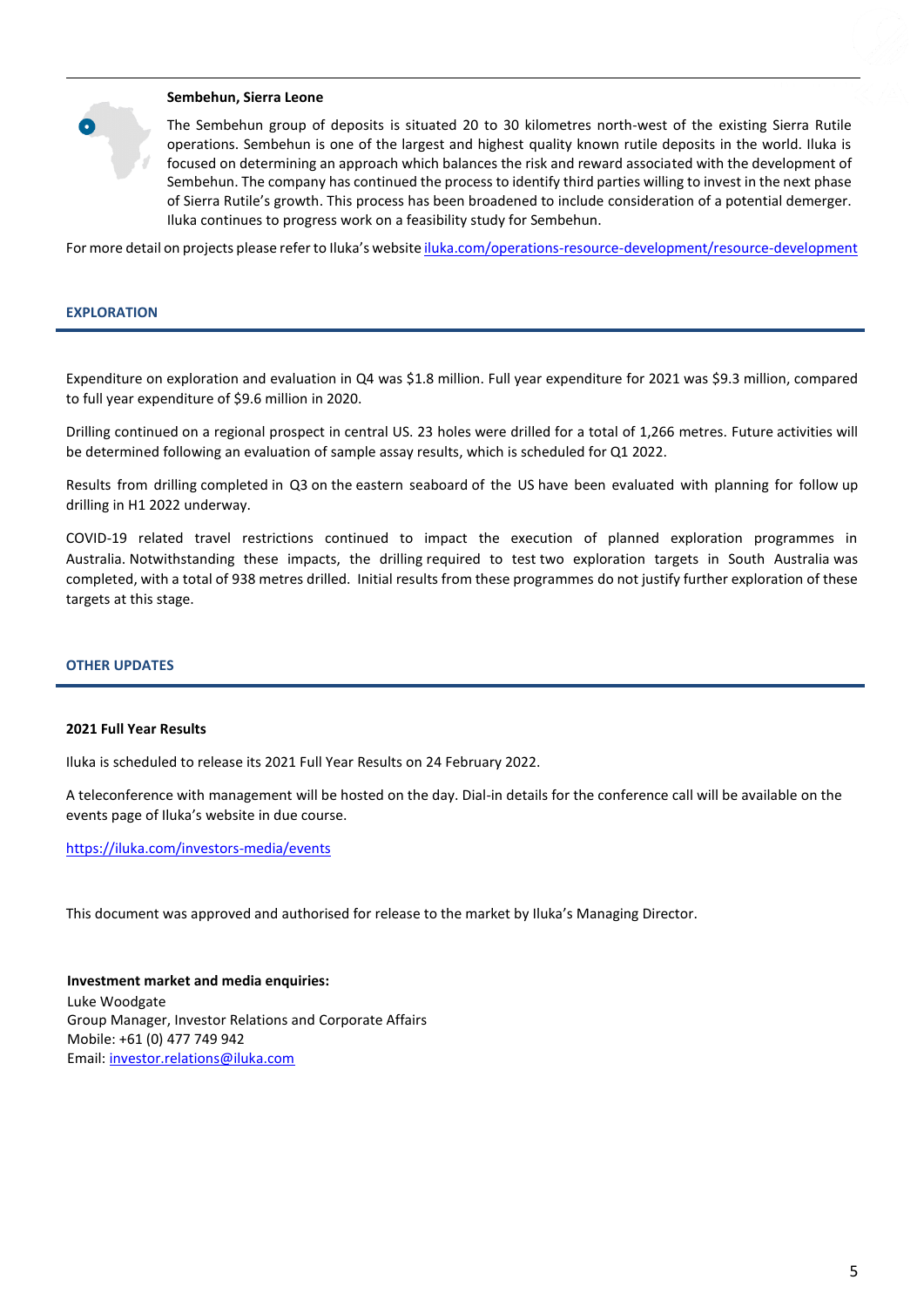# **APPENDIX 1 – MINING AND PRODUCTION PHYSICAL DATA**

| <b>Physical Data</b>             | Jacinth-<br>Ambrosia/ | Cataby/<br>South west    | <b>Australia</b><br><b>Total</b> | <b>Sierra Leone</b>      | <b>Group Total</b> |
|----------------------------------|-----------------------|--------------------------|----------------------------------|--------------------------|--------------------|
| 3 months to December 21          | <b>Mid west</b>       |                          |                                  |                          |                    |
|                                  |                       |                          |                                  |                          |                    |
| <b>Mining</b>                    |                       |                          |                                  |                          |                    |
| Overburden Moved kbcm            | 927                   | 3,204                    | 4,131                            | 321                      | 4,452              |
| Ore Mined kt                     | 2,338                 | 2,013                    | 4,351                            | 2,059                    | 6,410              |
| Ore Fed/Treated kt               | 2,338                 | 2,668                    | 5,006                            | 2,593                    | 7,599              |
| Ore Treated Grade HM %           | 3.1%                  | 6.4%                     | 4.9%                             | 3.0%                     | 4.2%               |
| <b>VHM Treated Grade %</b>       | 2.9%                  | 5.6%                     | 4.4%                             | 2.5%                     | 3.7%               |
| Concentrating                    |                       |                          |                                  |                          |                    |
| <b>HMC Produced kt</b>           | 63.9                  | 158.6                    | 222.5                            | 85.7                     | 308.2              |
| VHM Produced kt                  | 58.5                  | 143.6                    | 202.1                            | 61.0                     | 263.1              |
| VHM in HMC Assemblage %          | 91.7%                 | 90.5%                    | 90.9%                            | 71.2%                    | 85.4%              |
| Zircon                           | 44.6%                 | 11.6%                    | 21.1%                            | 5.9%                     | 16.4%              |
| Rutile                           | 9.5%                  | 7.8%                     | 8.3%                             | 61.9%                    | 18.8%              |
| Ilmenite                         | 37.6%                 | 71.1%                    | 61.5%                            | 20.7%                    | 50.1%              |
| <b>HMC Processed kt</b>          | 93.7                  | 164.2                    | 257.8                            | 83.5                     | 341.3              |
| Finished Product <sup>5</sup> kt |                       |                          |                                  |                          |                    |
| Zircon                           | 62.7                  | 26.8                     | 89.5                             | 4.1                      | 93.6               |
| Rutile                           | 5.0                   | 22.8                     | 27.8                             | 37.3                     | 65.1               |
| Ilmenite (saleable/upgradeable)  | 27.8                  | 119.5                    | 147.3                            | 16.0                     | 163.3              |
| Synthetic rutile kt              | $\overline{a}$        | 60.0                     | 60.0                             |                          | 60.0               |
| Monazite concentrate kt          | 19.3                  | $\overline{\phantom{a}}$ | 19.3                             | $\overline{\phantom{a}}$ | 19.3               |

<sup>5</sup> Finished product includes material from heavy mineral concentrate (HMC) initially processed in prior periods.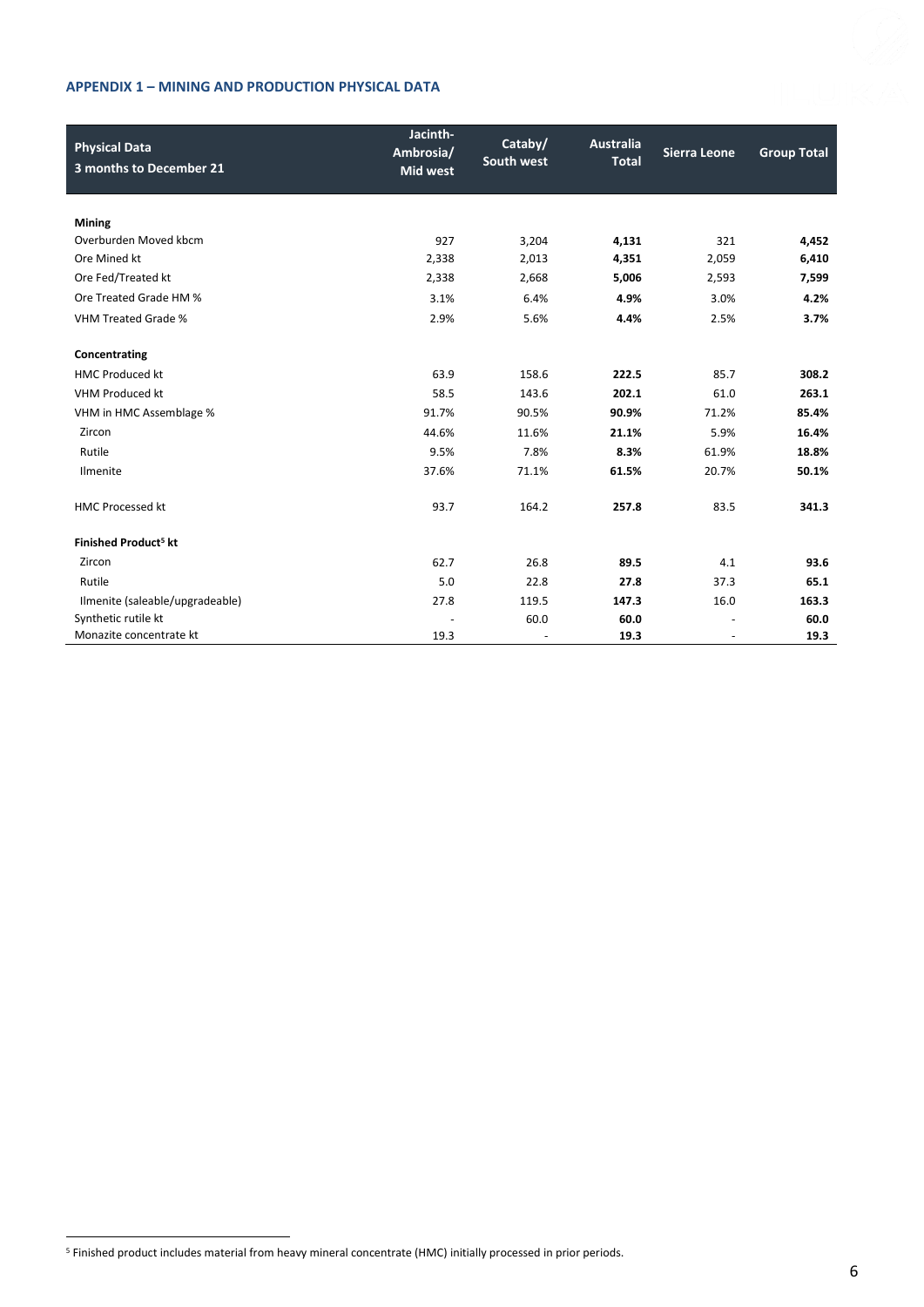| <b>Physical Data</b><br>12 months to December 21 | Jacinth-<br>Ambrosia/<br><b>Mid west</b> | Cataby/<br>South west | <b>Australia</b><br><b>Total</b> | <b>Sierra</b><br>Leone | Group<br><b>Total 2021</b> | Group<br><b>Total 2020</b> |
|--------------------------------------------------|------------------------------------------|-----------------------|----------------------------------|------------------------|----------------------------|----------------------------|
|                                                  |                                          |                       |                                  |                        |                            |                            |
| <b>Mining</b>                                    |                                          |                       |                                  |                        |                            |                            |
| Overburden Moved kbcm                            | 3,350                                    | 7,432                 | 10,782                           | 321                    | 11,103                     | 15,564                     |
| Ore Mined kt                                     | 10,356                                   | 8,187                 | 18,543                           | 9,133                  | 27,676                     | 32,620                     |
|                                                  |                                          |                       |                                  |                        |                            | 28,777                     |
| Ore Fed/Treated kt                               | 10,356                                   | 9,570                 | 19,926                           | 9,736                  | 29,662                     |                            |
| Ore Treated Grade HM %                           | 3.0%                                     | 6.2%                  | 4.5%                             | 2.4%                   | 3.8%                       | 4.4%                       |
| VHM Treated Grade %                              | 2.7%                                     | 5.4%                  | 4.0%                             | 2.3%                   | 3.4%                       | 3.7%                       |
|                                                  |                                          |                       |                                  |                        |                            |                            |
| Concentrating                                    |                                          |                       |                                  |                        |                            |                            |
| <b>HMC Produced kt</b>                           | 263.8                                    | 541.3                 | 805.1                            | 300.7                  | 1,105.7                    | 1,182                      |
| <b>VHM Produced kt</b>                           | 233.8                                    | 480.0                 | 713.8                            | 206.6                  | 920.4                      | 971                        |
| VHM in HMC Assemblage %                          | 88.6%                                    | 88.7%                 | 88.7%                            | 68.7%                  | 83.2%                      | 82.2%                      |
| Zircon                                           | 40.8%                                    | 10.5%                 | 20.4%                            | 4.0%                   | 16.0%                      | 21.1%                      |
| Rutile                                           | 8.1%                                     | 7.2%                  | 7.5%                             | 44.1%                  | 17.5%                      | 16.6%                      |
| Ilmenite                                         | 39.8%                                    | 70.9%                 | 60.7%                            | 20.6%                  | 49.8%                      | 44.5%                      |
|                                                  |                                          |                       |                                  |                        |                            |                            |
| <b>HMC Processed kt</b>                          | 453.3                                    | 469.9                 | 923.3                            | 311.6                  | 1,234.9                    | 1,008                      |
|                                                  |                                          |                       |                                  |                        |                            |                            |
| Finished Product <sup>6</sup> kt                 |                                          |                       |                                  |                        |                            |                            |
| Zircon                                           | 271.2                                    | 48.9                  | 320.1                            | 4.1                    | 324.2                      | 185.2                      |
| Rutile                                           | 30.3                                     | 37.0                  | 67.3                             | 129.3                  | 196.6                      | 172.6                      |
| Ilmenite (saleable/upgradeable)                  | 127.7                                    | 383.9                 | 511.6                            | 52.1                   | 563.7                      | 455.9                      |
| Synthetic Rutile kt                              |                                          | 198.7                 | 198.7                            |                        | 198.7                      | 227.4                      |
| Monazite concentrate kt                          | 57.7                                     |                       | 57.7                             |                        | 57.7                       | 44.4                       |

#### **Explanatory comments on terminology**

**Overburden moved** (bank cubic metres) refers to material moved to enable mining of an ore body.

**Ore mined** (thousands of tonnes) refers to material moved containing heavy mineral ore.

**Ore Fed/Treated** (thousands of tonnes) refers to material processed through the mining units for Cataby/ South West and Sierra Leone.

**Ore Treated Grade HM %** refers to percentage of heavy mineral (HM).

**VHM Treated Grade %** refers to percentage of valuable heavy mineral (VHM) - titanium dioxide (rutile and ilmenite), and zircon found in a deposit.

**Concentrating** refers to the production of heavy mineral concentrate (HMC) through a wet concentrating process at the mine site, which is then transported for final processing into finished product at the company's Australian mineral processing plant, or the Sierra Leone mineral processing plant.

**HMC produced** refers to HMC, which includes the valuable heavy mineral concentrate (zircon, rutile, ilmenite) as well as other non-valuable heavy minerals (gangue).

**VHM produced** refers to an estimate of valuable heavy mineral in heavy mineral concentrate expected to be processed.

**VHM produced and the VHM assemblage** - provided to enable an indication of the valuable heavy mineral component in HMC.

**HMC processed** provides an indication of material emanating from each mining operation to be processed.

**Finished product** is provided as an indication of the finished production (zircon, rutile, ilmenite) attributable to the VHM in HMC production streams from the various mining operations. Finished product levels are subject to recovery factors which can vary. The difference between the VHM produced and finished product reflects the recovery level by operation, as well as processing of finished material/concentrate in inventory. Ultimate finished product production (rutile, ilmenite, and zircon) is subject to recovery loss at the processing stage – this may be in the order of 10 per cent.

**Ilmenite** is produced for sale or as a feedstock for synthetic rutile production.

Typically, 1 tonne of upgradeable ilmenite will produce between 0.56 to 0.60 tonnes of SR. Iluka also purchases external ilmenite for its synthetic rutile production process.

<sup>6</sup> Finished product includes material from heavy mineral concentrate (HMC) initially processed in prior periods.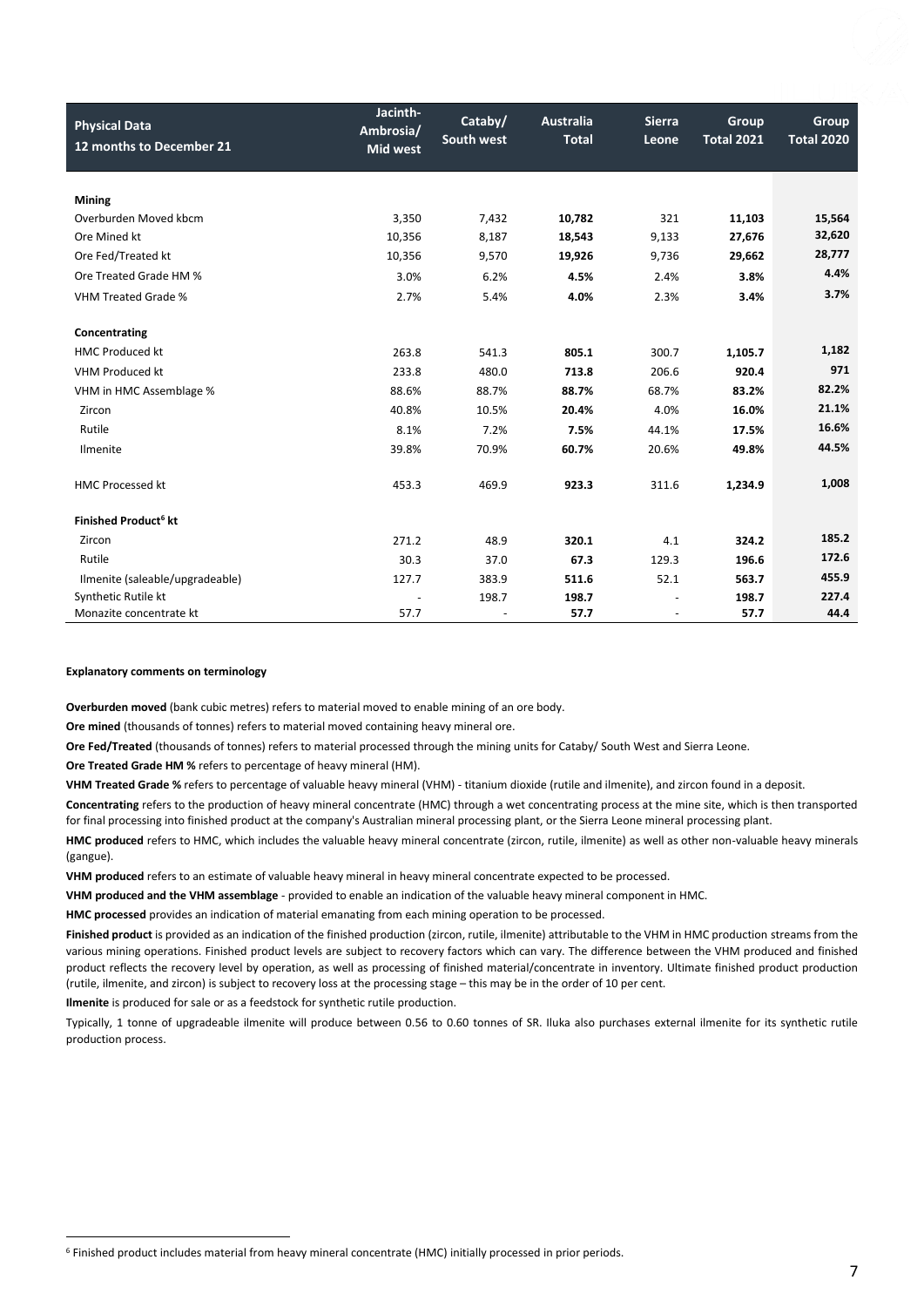### **APPENDIX 2 – WEIGHTED AVERAGE RECEIVED PRICES**

The following table provides weighted average received prices for Iluka's main products. Iluka's Annual Report, available at [www.iluka.com](http://www.iluka.com/) contains further historical mineral sands price information.

|                                                               | <b>FY 20</b> | H <sub>1</sub> 21 | Q3 21        | Q4 21        | H <sub>2</sub> 21 | <b>FY 21</b> |
|---------------------------------------------------------------|--------------|-------------------|--------------|--------------|-------------------|--------------|
| US\$/tonne FOB                                                |              |                   |              |              |                   |              |
| Zircon Premium and Standard                                   | 1,319        | 1,321             | 1,487        | 1,590        | 1,531             | 1,414        |
| Zircon<br>(all products, including zircon in concentrate) $1$ | 1,217        | 1,254             | 1,369        | 1,442        | 1,406             | 1,330        |
| Rutile<br>(excluding HYTI) <sup>2</sup>                       | 1,220        | 1,224             | 1,242        | 1,351        | 1,291             | 1,264        |
| Synthetic rutile                                              | Refer Note 3 | Refer Note 3      | Refer Note 3 | Refer Note 3 | Refer Note 3      | Refer Note 3 |

Notes:

1. Zircon prices reflect the weighted average price for zircon premium, zircon standard and zircon-in-concentrate. The prices for each product vary considerably, as does the mix of such products sold period to period. In the year to date 2021 the split of zircon sand and concentrate by zircon sandequivalent was approximately: 76%:24% (2020 full year: 78%:22%).

2. Excluded from rutile sales prices is a lower value titanium dioxide product, HYTI, that typically has a titanium dioxide content of 70 to 90%. This product sells at a lower price than rutile, which typically has a titanium dioxide content of 95%.

3. Iluka's synthetic rutile sales are underpinned by commercial offtake arrangements. The terms of these arrangements, including the pricing arrangements are commercial in confidence and as such not disclosed by Iluka. Synthetic rutile, due to its lower titanium dioxide content than rutile, is priced lower than natural rutile.